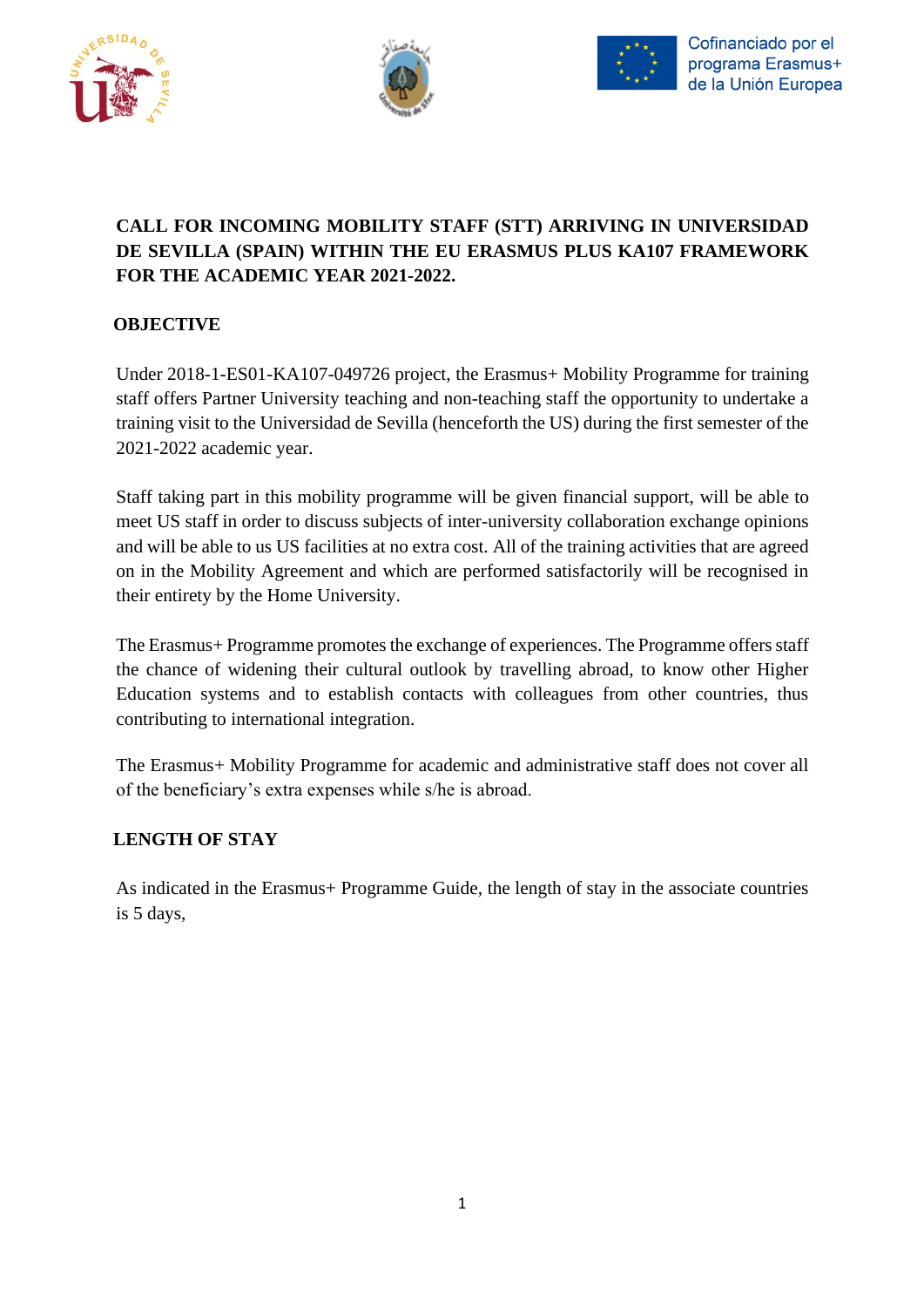





# **FINANCING**

The grant includes:

- The EU's contribution (*individual support*). The amount involved depends on the destination country and the number of actual days stayed in the Destination University, including the days spent travelling. The contribution for those coming to Spain is **€160 per diem**. The time that can be financed is 5 days' stay  $+ 2$  days of travel. (1 day outward, 1 day return), giving a maximum grant of  $\epsilon$ 1,120.
- There is an additional contribution to cover travelling costs (*travel support*). This is calculated according to the table of distances below, as established by the Erasmus+ Programme:

| <b>Distance</b>          | Amount         |
|--------------------------|----------------|
| Between 10 and 99 km     | €20            |
| Between 100 and 499 km   | €180           |
| Between 500 and 1999 km  | $\epsilon$ 275 |
| Between 2000 and 2999 km | $\epsilon$ 360 |
| Between 3000 and 3999 km | €530           |
| Between 4000 and 7999 km | €820           |
| 8,000 km or more         | €1,500         |

The amount will be calculated taking into account the distance between the Home University's city and that of the US (Seville) on [this website](http://ec.europa.eu/programmes/erasmus-plus/tools/distance_en.htm)<sup>1</sup>.

### **REQUIREMENTS**

The participating staff must be contracted by one of the associate universities for the complete mobility period.

The training duties of Erasmus+ Mobility Programmes for academic and administrative staff participants will take place in regulated subjects and specific activities organised by the US.

In order to be accepted by the US, the participant must first be selected by his/her Home University.

<sup>&</sup>lt;sup>1</sup> [http://ec.europa.eu/programmes/erasmus-plus/tools/distance\\_en.htm](http://ec.europa.eu/programmes/erasmus-plus/tools/distance_en.htm)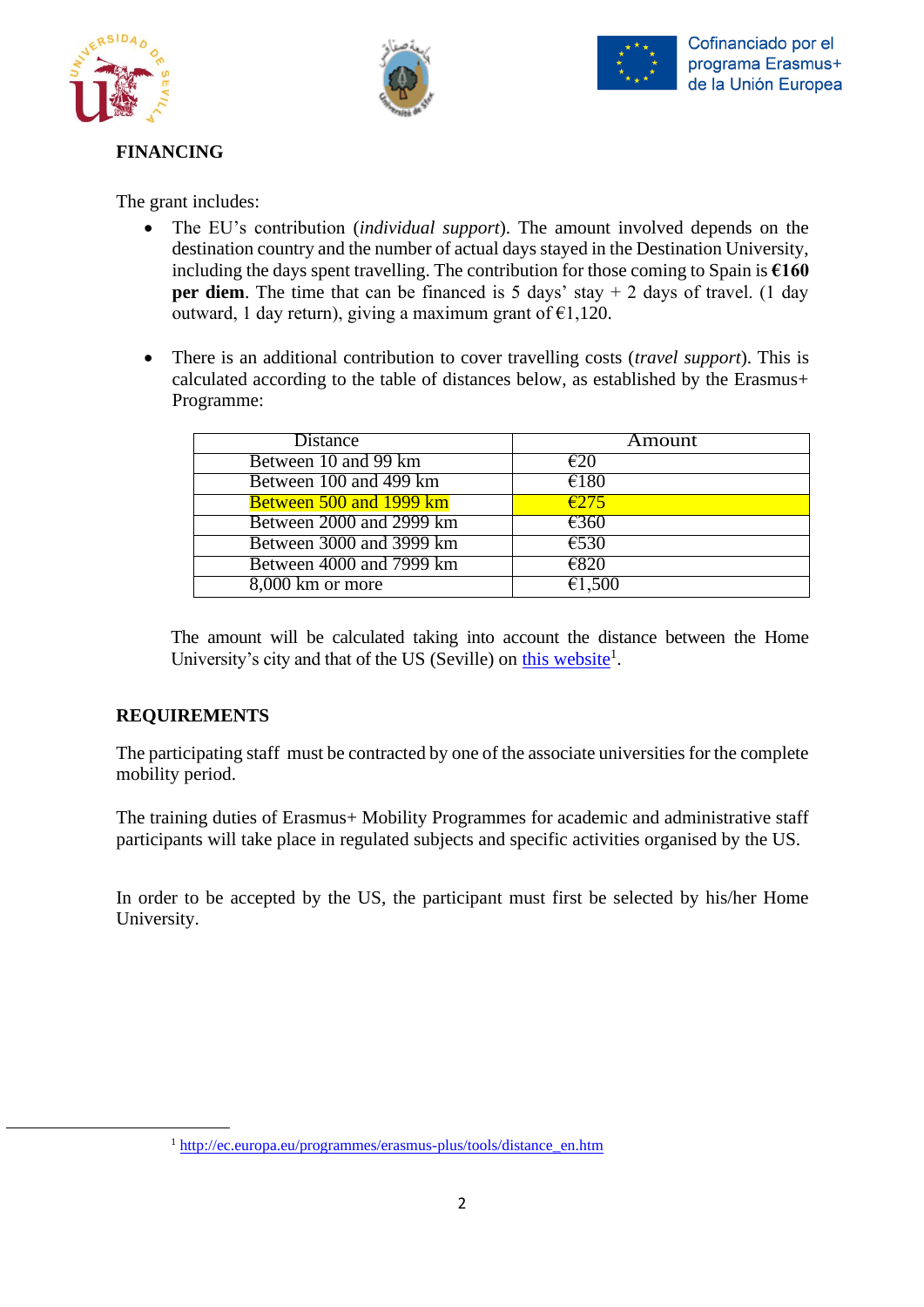





### **HOW TO APPLY**

Staff applying for a mobility place and grant must submit the following documents to the Home University's International Relations Office.

To apply for this opportunity, please send your applications (in one pdf file) to: [icm@usf.tn](mailto:icm@usf.tn)

Kindly use the call title (CALL FOR INCOMING MOBILITY STAFF (STT) ARRIVING IN UNIVERSIDAD DE SEVILLA (SPAIN)) as the email subject line.

 The deadline for applying is fixed at **20th December 2021**. For any specific question or information, you can contact Ms. Fatma GHORBEL only by email  $fatma.ghorbel@usf.th$  at your home institution.

**Important**: All of the documents must be filled in electronically. Hand-written applications will not be accepted.

All documents in Arabic or French should be translated into English language.

- Mobility Agreement (**Attachment I**).
- Copy of the applicant's passport.
- Brief Curriculum Vitae (2 pages max.).
- Certificate of English Language
- In the case of staff from underprivileged backgrounds or challenging circumstances (disability, learning difficulties, economic challenges, cultural differences, health problems, social problems, or geographical difficulties), the Home University must issue a certificate with data accrediting the above to the Erasmus+ Programme. Click [here](https://ec.europa.eu/programmes/erasmus-plus/resources/documents/erasmus-programme-guide-2019_en) to access a complete description of challenged circumstances can be found in the Erasmus + Guide, version 2,  $15/01/2019^2$ .

#### **SELECTION CRITERIA**

The complete selection process carried out by the University of Sfax must fulfil the criteria of transparency and equal opportunities for all applicants.

#### *Pre-selection criteria at the home university:*

The home university will provide a pre-selection of candidates according to the following general criteria: The Erasmus<sup>+</sup> mobilities are awarded following these criteria: 40% curriculum vitae, 40% language competences and 20% motivation letter.

<sup>&</sup>lt;sup>2</sup> [https://ec.europa.eu/programmes/erasmus-plus/resources/documents/erasmus-programme-guide-](https://ec.europa.eu/programmes/erasmus-plus/resources/documents/erasmus-programme-guide-2019_en)[2019\\_en](https://ec.europa.eu/programmes/erasmus-plus/resources/documents/erasmus-programme-guide-2019_en)